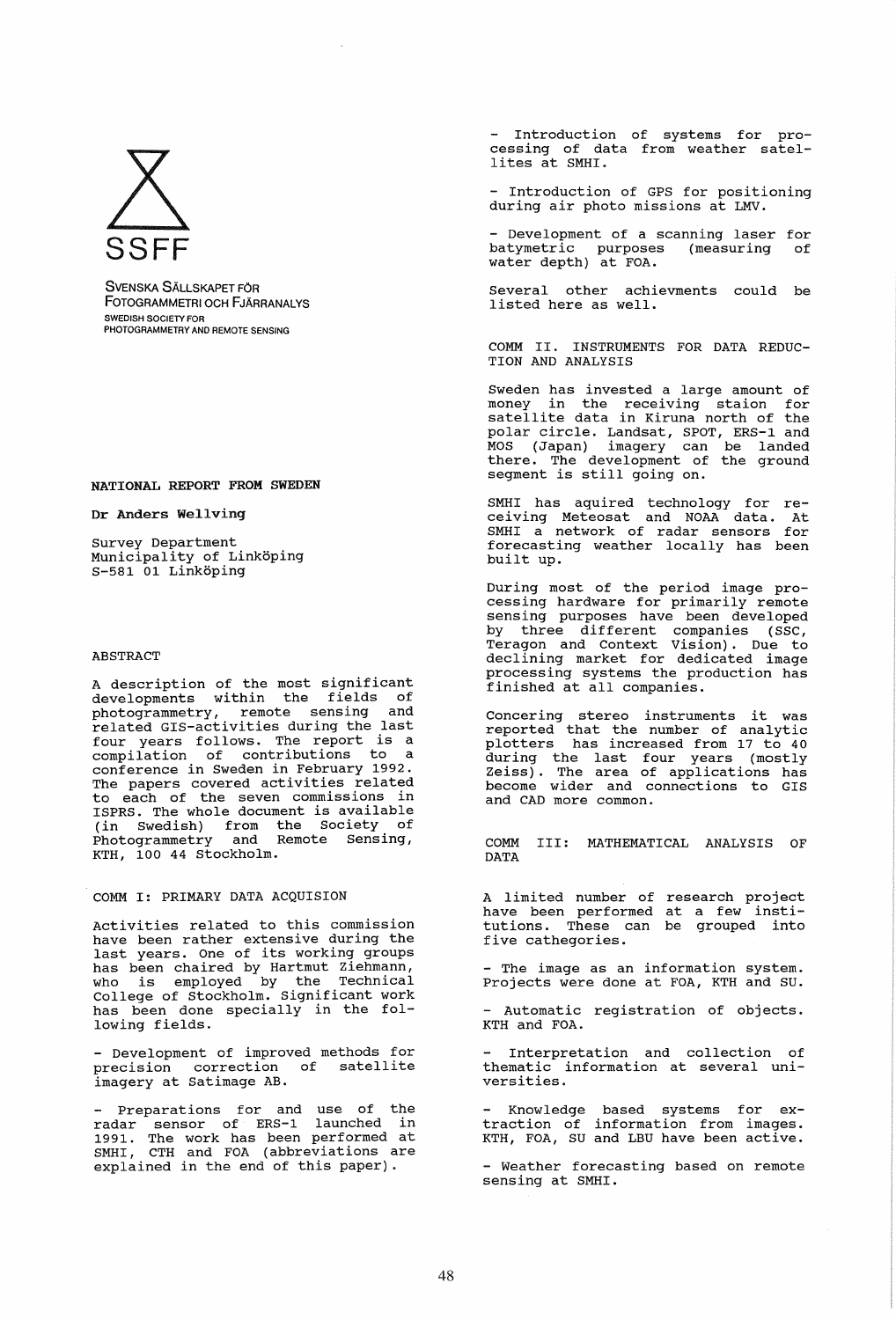COMM IV: CARTOGRAPHIC AND DATA BASE APPLICATIONS

The Swedish activities have been concentrated to LMV and SSC. LMV has been represented in one of the working groups by Christian Elvhage.

This commission is application oriented and concerns mostly methods for production and revision of maps by photogrammetry and remote sensing.<br>Geographic Informations Systems are Geographic Informations Systems are also treated here. Important activities in Sweden were:

- Production of a revised topographic map at the scale 1:20 000 through photogrammetric processing of aerial photographs from 9200 m at LMV.

Development within LMV concerning digital ortophotos, terrain models and monoplotting.

- Production of databases for GIS and introduction of digital images as thematic layers in GIS's. A breakthrough has occured for the use of GIS in forestry.

- The use of satelliteborn sensors for map production has been studied mostly by SSC. Production of smale scale maps by SSC: Troduction of Smare Scare maps<br>from satellite images is now operative. Applications for the forestry have been developed by SSC and LBU.

COMM V: NON-CARTOGRAPHIC APPLICATIONS OF PHOTOGRAMMETRY AND REMOTE SENSING

An inquiry was sent to 44 organizations in Sweden and 11 gave written answers. They showed that the research has been limited to a few projects at FOA and KTH concering matching of images from different sensors.

Development of applications for practical purposes was done regarding

- automatic checking of products in manufacturing

- description of damages on cars after road accidents

- medical applications

COMM VI: ECONOMIC, PROFESSIONAL AND EDUCATIONAL ASPECTS

Rather little work has been done in Sweden in this field. Worth mentioning is a second edition of a comprehensive book on remote sensing within the forestry sector .

A working group within the frames of a<br>national standardization project has given a proposal for data formats for raster images.

COMM VIlA: INTERPRETATION OF PHOTO-GRAPHIC DATA

An inquiry was made among users of air photos in Sweden. It resulted in 20 written answers that showed use of photographs in an increasing number of applications, especially within for-

estry, physical planning and protection of environment.

Several universities and colleges are involved in the development work.

vegetation and geomorphological maps (scale 1:50 000) have been produced in a large number based on interpretation of IR-photos.

Other areas of application are revision of topographic maps, forest inventory, mineral exploration, biophysical inventories, etc.

COMM VIIB: INTERPRETATION OF REMOTE SENSING DATA

The activities in this area have been very extensive, at least 80 projects were performed at different organizations throughout the country. A few functioning systems are mentioned here.